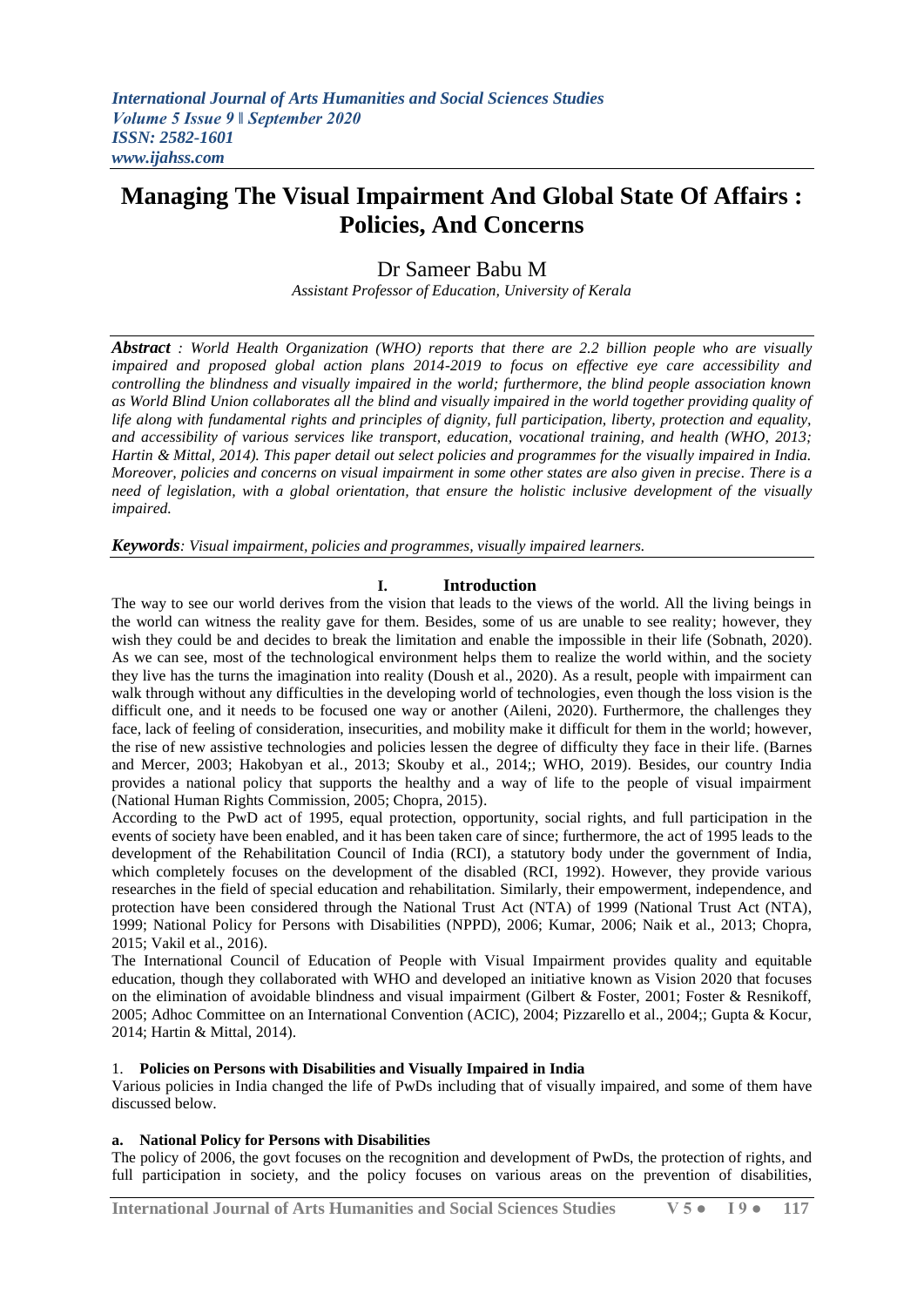rehabilitation, women with disabilities, children with disabilities, social security, barrier-free environment, promotion of NGOs, Issue of disability certificates, the right to access sports, recreation and cultural facilities, collection of regular information on persons with disabilities, research, education of PwDs, and employment (National Policy for Persons with Disabilities (NPPD), 2006; Kumar, 2006).

#### **b. National Institutes of visually impaired**

In 1982 National Institute of Visually Handicapped, Dehradun became an autonomous body under Govt. of India and focuses on the various research programs, provision of training along with trained workforce to handle visually impaired (Kumar et al., 2017). National Institute for Empowerment of Persons with Multiple Disabilities (Divyangjan), Chennai, focuses on the promotion of research in the areas of multiple disabilities, however, providing an equal right to lead a better life. Swami Vivekanand National Institute of Rehabilitation Training & Research, Cuttack, concentrates on the promotion of education, research, rehabilitation therapy, and vocational training along with placement (Verma & Arora, 2016; Swami Vivekanand National Institute of Rehabilitation Training and Research (SVNIRTAR). 2020; National Institute for Empowerment of Persons with Multiple Disabilities (Divyangjan) (NIEPMD), 2020).

#### **c. The National Action Plan for Skill Training of PwDs**

The skill or vocational training and employment opportunities concentrate on the quality life of the person with disabilities, enhancing their overall skills, family gains, economic contribution and training institutions along with the Project Monitoring Unit for the empowerment of PwDs (Skill Development of PwDs, 2015; Swavalamban, 2020; Singh, 2017).

#### **d. The Persons with Disabilities Act, 1995 (PWD Act) and 2016**

These acts having a focus on the prevention and early detection of disabilities, education, employment, affirmative action, non-discriminative, research and human resources development, recognition of institutions, social securities for PwDs, and elucidation of discrimination mental illness and barriers, and turns the definition of a person with a disability to a person with long-term mental, sensory, physical, or intellectual impairment (PwD Act, 1995; Bhatnagar & Das, 2013; Balakrishnan et al., 2019).

#### **e. The Rehabilitation Council of India Act, 1992 and amended in 2000 (RCI Act)**

This act provides and promotes the regulation of training of rehabilitation professionals and personals working with PwDs and promotes research and special education of a central rehabilitation and matters connected along, although it keeps uniformity with the help of continuous monitoring and evaluation (RCI Act 1992/ Amendment 2000; Naik et al., 2013; Vakil et al., 2016).

## **II. Global Concerns and Policies**

## **a. Global Disability Action Plan 2014–2021**

World Health Organization (WHO) proposed the global action plan to achieve the rights and health of PwDs. It focuses on the strengthening of rehabilitation, assistive devices, collection of data based on disability, providing research on disability, and fulfilling the quality life of PwDs in the world (WHO, 2013; Gutenbrunner et al., 2015; Khan et al., 2017).

## **b. UN convention on rights of persons with disabilities, 2007**

The initiative focuses on the development of people with disabilities; however, the main considerations are equal rights and fundamental freedoms of all PwDs along with respecting their dignity, right to education, vote, health, participation, access to justice, protection of the integrity, respect for the family, work and employment, standard living and social protection, emergency, recognition, discrimination prevention, and reasonable accommodation (Convention on the Rights of Persons with Disabilities (CRPD), 2007; Hendriks, 2007; Waddington, 2009; Stein & Lord, 2009).

#### **c. Vocational Rehabilitation and Employment (Disabled Persons)**

This scheme focuses on the purpose of enabling a PwD to secure, retain, and advance in suitable employment and thereby to reintegrate into society, and the promotion of employment and equal opportunities and treatment, along with vocational guidance, training, placement, and employment of PwDs, are included (Vocational Rehabilitation and Employment (Disabled Persons) Convention (VREC), 1983; Welti, 2018).

## **d. Disability Policy in Canada**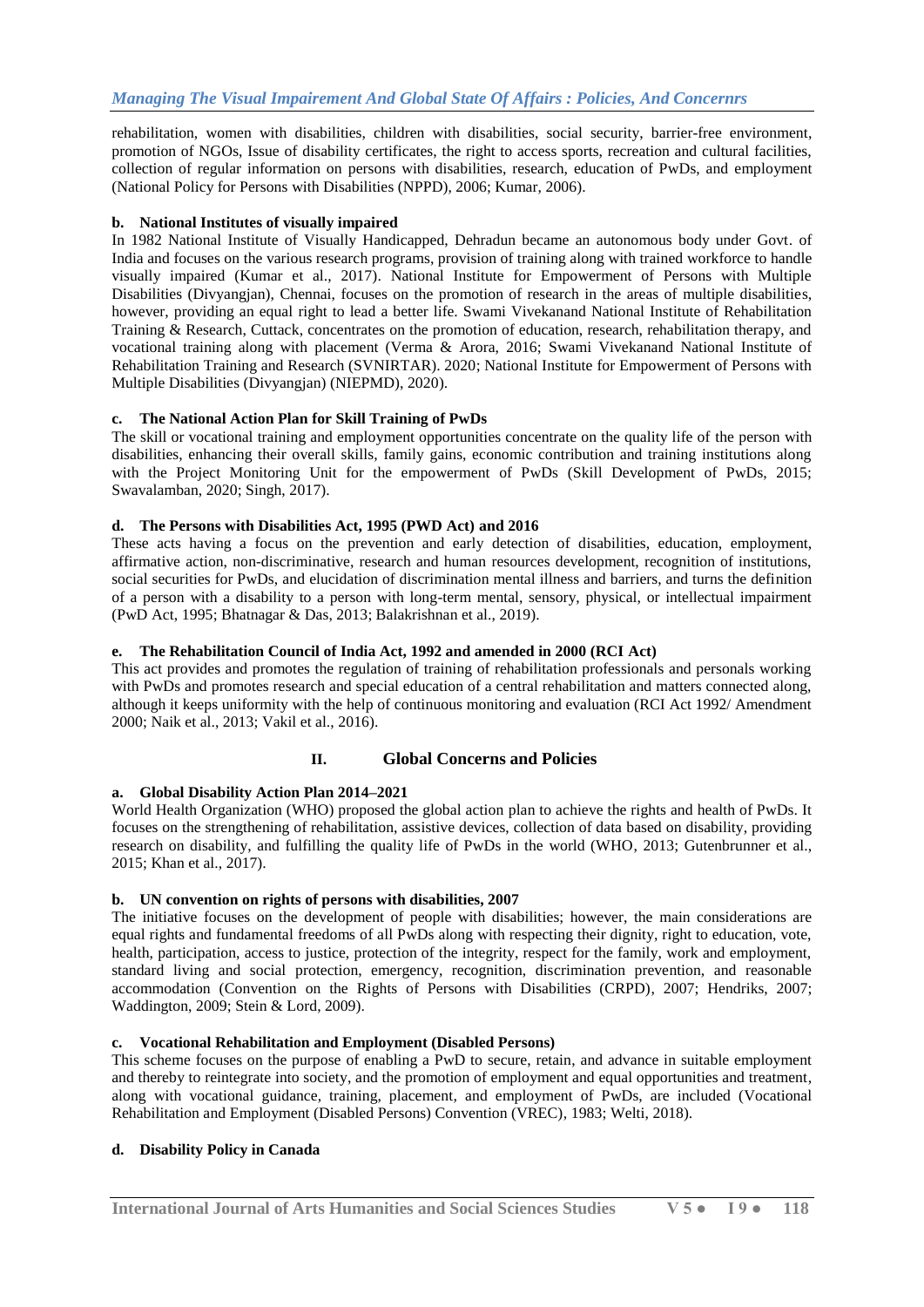The policy ensures protection and elimination of discrimination, participation in all aspects of society, and acquire goods and services to meet the person with disability's needs and provide quality of life (McColl et al., 2017).

#### **e. Americans with Disabilities Act (1990)**

This act, as a guardian, prohibits discrimination and protects against discrimination. However, it covers the plan of employability of disabled that allows the PwDs to have job training, and public transportation and accommodation, providing suitable aids (Blanck, 2019; Melson-Silimon et al., 2019).

#### **f. The Revised Regulation on the Education of Disabled Persons-China**

General education came as the primary point of the people with disabilities in China, along with special education as an optional as the government focused on the development of them through education as first. It promotes participation in public, enforcement, and having supporting and investment of resources (Zhao & Zhang, 2017).

#### **III. Conclusion**

Managing people with visual impairment is one of the concerns of every nation along with the people with other physical and mental difficulties and disabilities. In India, there are many initiatives in this line through various policies and institutions. This paper dealt the National Policy for Persons with Disabilities, functions of National Institutes of visually impaired, The National Action Plan for Skill Training of PwDs, and The Persons with Disabilities Act, 1995 (PWD Act) and 2016. Similarly, The Rehabilitation Council of India Act, 1992 and its amendment in 2000 also discussed much about the issues of people with visual impairment. There are many initiatives globally as well; for example, Global Disability Action Plan 2014–2021, UN convention on rights of persons with disabilities, 2007, and the schemes for Vocational Rehabilitation and Employment (Disabled Persons). Moreover, a sketch on disability Policy in Canada, America, and China are also outlined. Lack of consideration, insecurities, and issues of mobility make it difficult for the visually impaired in the world. They are mostly excluded from the mainstream due to the issues of access and movement. There should be more inclusive policies and practices for making the visually impaired strengthen.

#### **References**

- [1]. Adhoc Committee on an International Convention (ACIC). (2004). Manifesto for a United Nations Convention on the Rights of People with Disabilities. United Nations Enable. United Nations. https://www.un.org/esa/socdev/enable/rights/wgcontrib-wbu.htm
- [2]. Aileni, R. M., Suciu, G., Suciu, V., Pasca, S., & Ciurea, J. (2020). Smart Systems to Improve the Mobility of People with Visual Impairment Through IoM and IoMT. In S. Paiva (Ed.), Technological Trends in Improved Mobility of the Visually Impaired (pp. 65-82). Springer. https://doi.org/10.1007/978-3-030-16450-8\_3
- [3]. Balakrishnan, A., Kulkarni, K., Moirangthem, S., Kumar, C. N., Math, S. B., & Murthy, P. (2019). The Rights of Persons with Disabilities Act 2016: Mental Health Implications. *Indian Journal of Psychological Medicine, 41*(2), 119-125.
- [4]. Barnes, C., & Mercer, G. (2003). Disability. Malden, MA: Polity Press and Blackwell Publishers
- [5]. BCA Policy. (nd). Policy. Blind Citizens of Australia Policy Statement. https://www.bca.org.au/policy/
- [6]. Bhatnagar, N., & Das, A. (2013). Nearly Two Decades After the Implementation of Persons with Disabilities Act: Concerns of Indian Teachers to Implement Inclusive Education. *International Journal of Special Education, 28*(1), 104-113.
- [7]. Blanck, P. (2019). Why America is Better Off Because of the Americans with Disabilities Act and the Individuals with Disabilities Education Act. *Touro L. Rev., 35*, 605.
- [8]. Bowe, F. (1978). Handicapping America. New York: Harper and Row.
- [9]. Chopra, G. (2015). Child Rights in India Challenges and Social Action. Springer. https://doi.org/10.1007/978-81-322-2446-4
- [10]. Constitution of ICEVI. (2010). International Council for Education of People with Visual Impairment. http://icevi.org/who-we-are/
- [11]. Convention on the Rights of Persons with Disabilities (CRPD). (2007). Department of Economic and Social Affairs Disability. United Nations.
- [12]. Deendayal Disabled Rehabilitation Scheme (DDRS). (2018). Department of Empowerment of Persons with Disabilities (DEPwD, Divyangjan). Ministry of Social Justice and Empowerment. Government of India.
- [13]. Department of Expenditure. (2015). Travelling Allowance for Attendant or Escort. Ministry of Finance. Government of India.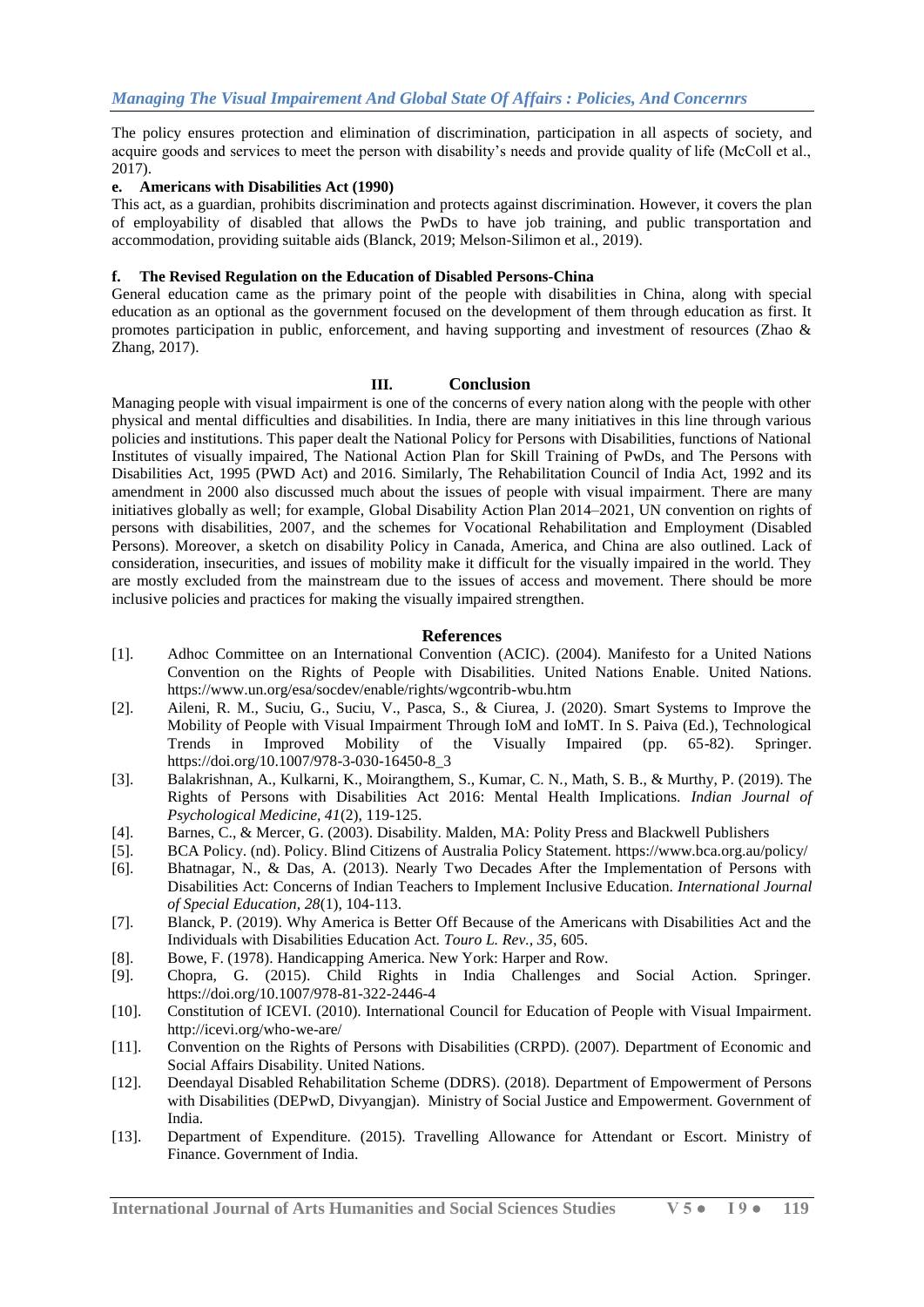- [14]. Doush, I, A., Damaj, I., Al-Betar, M. A., Awadallah, M. A., Al-khatib, R. M., Alchalabi, A. E., & Bolaji, A. L. (2020). A Survey on Accessible Context-Aware Systems. In S. Paiva (Ed.), Technological Trends in Improved Mobility of the Visually Impaired (pp. 29-59). Springer. https://doi.org/10.1007/978-3-030-16450-8\_2
- [15]. Foster, A., & Resnikoff, S. (2005). The impact of Vision 2020 on global blindness. *Eye, 19*(10), 1133- 1135.
- [16]. Gilbert, C., & Foster, A. (2001). Childhood blindness in the context of VISION 2020: the right to sight. *Bulletin of the World Health Organization, 79*, 227-232.
- [17]. Gupta, N., & Kocur, I. (2014). Chronic eye disease and the who universal eye health global action plan 2014-2019. *Canadian Journal of Ophthalmology, 49*(5), 403-404.
- [18]. Gutenbrunner, C., Negrini, S., Kiekens, C., Zampolini, M., & Nugraha, B. (2015). The Global Disability Action Plan 2014-2021 of the World Health Organisation (WHO): a major step towards better health for all people with disabilities. Chance and challenge for Physical and Rehabilitation Medicine (PRM). European Journal of Physical and Rehabilitation Medicine, 51(1), 1-4.
- [19]. Hakobyan, L., Lumsden, J., O'Sullivan, D., & Bartlett, H. (2013). Mobile assistive technologies for the visually impaired. Survey of Ophthalmology., 58, 513. https://doi.org/10.1016/j.survophthal.2012.10.004
- [20]. Hartin, P., & Mittal, A. K. (2014). WBU External Resource Paper World Blind Union The International Voice of the Blind. World Blind Union.
- [21]. Hendriks, A. (2007). UN Convention on the Rights of Persons with Disabilities. European Journal of Health Law, 14(3), 273–298. https://doi.org/10.1163/092902707X240620
- [22]. Huebner, K. M. (2006). Conference Review: "Achieving Equality in Education: New Challenges and Strategies for Change": The 12th World Conference and General Assembly of the International Council for Education of People with Visual Impairment. *Journal of Visual Impairment & Blindness, 100*(11), 693–696[. https://doi.org/10.1177/0145482X0610001108](https://doi.org/10.1177/0145482X0610001108)
- [23]. Hunt, P. (ed). (1966). Stigma: The experience of disability. London: Geoffrey Chapman.
- [24]. Incentive Scheme for Providing Employment to Persons with Disabilities (PwDs) in the Private Sector (ISPEPwDPS). (2016). Department of Empowerment of Persons with Disabilities (DEPwD, Divyangjan). Ministry of Social Justice and Empowerment. Government of India.
- [25]. Inter- American Convention on the elimination of all forms of Discrimination against Persons with Disabilities (ICEDPwDs). (1999). Inter-American Treaties. Department of International Law. OAS.
- [26]. International Agency for the Prevention of Blindness (IAPB). https://www.iapb.org/about iapb/iapbgovernance-2/
- [27]. Khan, F., Amatya, B., Sayed, T. M., Butt, A. W., Jamil, K., Iqbal, W., Elmalik, A., Rathore, F. A., & Abbott, G. (2017). World Health Organization Global Disability Action Plan 2014–2021: Challenges and Perspectives for Physical Medicine and Rehabilitation in Pakistan. Journal of Rehabilitation Medicine, 49(1), 10-21. https://doi.org/10.2340/16501977-2149
- [28]. Kumar, D. N., Kumar, P., & Rawat, J.S. (2017). Education of Persons With Visual Disabilities In India. International Journal of Development Research, 7(8), 14757-14761.
- [29]. Kumar, M. (2006). National Policy for Persons with Disabilities. Minister Of Social Justice and Empowerment Government of India.
- [30]. McColl. M. A., Jaiswal, A., Jones, S., Roberts, L., & Murphy, C. (2017). A Review of Disability Policy in Canada (3rd ed). Canadian Disability Policy Alliance.
- [31]. Melson-Silimon, A., Harris, A. M., Shoenfelt, E. L., Miller, J. D., & Carter, N. T. (2019). Personality testing and the Americans with Disabilities Act: Cause for concern as normal and abnormal personality models are integrated. *Industrial and Organizational Psychology, 12*(2), 119-132.
- [32]. Naik, S. M., Naik, M. S., & Sharma, A. (2013). Rehabilitation of hearing-impaired children in India An update, Otolaryngology Online Journal, 3(1).
- [33]. National Human Rights Commission (NHRC). (2005). Disability manual 2005. New Delhi: NHRC.
- [34]. National Human Rights Commission (NHRC). (n.d.). Know your rights–rights of persons with disabilities. New Delhi: NHRC.
- [35]. National Institute for Empowerment of Persons with Multiple Disabilities (Divyangjan) (NIEPMD). (2020). Dept.of Empowerment of Persons with Disabilities(Divyangjan), Ministry of Social Justice & Empowerment, Govt. of India. http://www.niepmd.tn.nic.in/
- [36]. National Policy for Persons with Disabilities (NPPD). (2006). Minister of Social Justice and Empowerment (MSJE). Government of India.
- [37]. Pizzarello, L., Abiose, A., Ffytche, T., Duerksen, R., Thulasiraj, R., Taylor, H., Faal, H., Rao, G., Kocur, I., & Resnikoff, S. (2004). VISION 2020: The Right to Sight: A Global Initiative to Eliminate Avoidable Blindness. Arch Ophthalmol, 122(4), 615-620.<https://doi.org/10.1001/archopht.122.4.615>